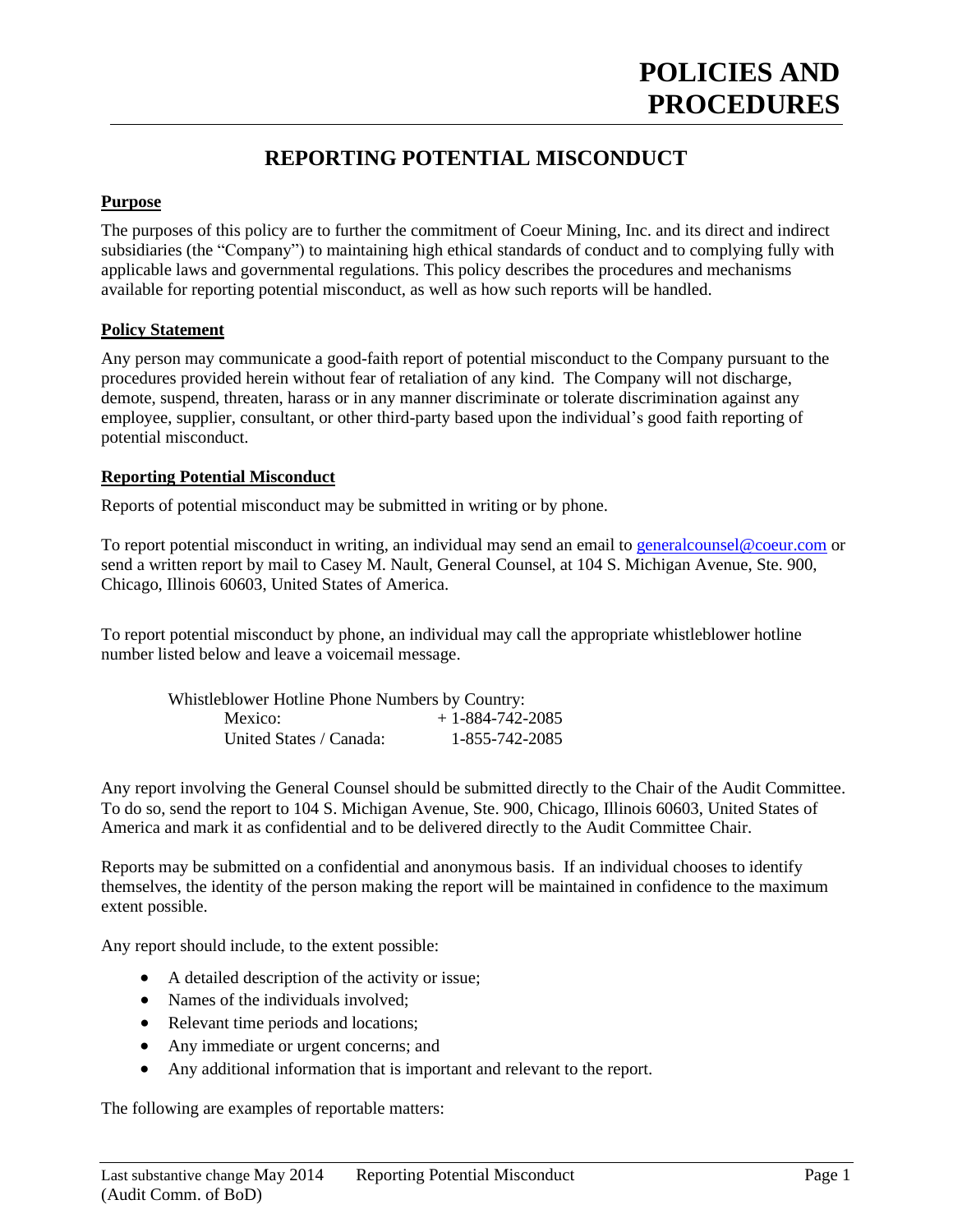- Suspected violations of the Company's Code of Business Conduct and Ethics or other policies;
- Matters that could create a conflict of interest
- Any questionable accounting or auditing matter, including those that may result in noncompliance with internal accounting controls or generally accepted accounting principles;
- Any fraudulent or intentional misrepresentation, omission or false statement in the preparation or audit of the Company's financial statements or in the recording or maintaining of the Company's financial records;
- Other possible violations of applicable law, including but not limited to U.S. federal securities laws, environmental, health and safety laws or the U.S. Foreign Corrupt Practices Act or other applicable anti-bribery laws;
- Matters related to the independence of the Company's Independent Registered Accounting Firm; or
- Allegations involving criminal conduct or potential criminal conduct.

## **Treatment of Reports**

Credible reports will be investigated under the direction of the General Counsel and reported to the Chair of the Audit Committee (except for reports involving the General Counsel, which will be investigated under the direct oversight of the Chair of the Audit Committee).

Generally, the investigation of reports shall follow the process set forth below.



In connection with any harassment complaint involving a member of the Company's executive team, the Audit Committee Chair will be informed and will determine whether alternative responsibility for the investigation should